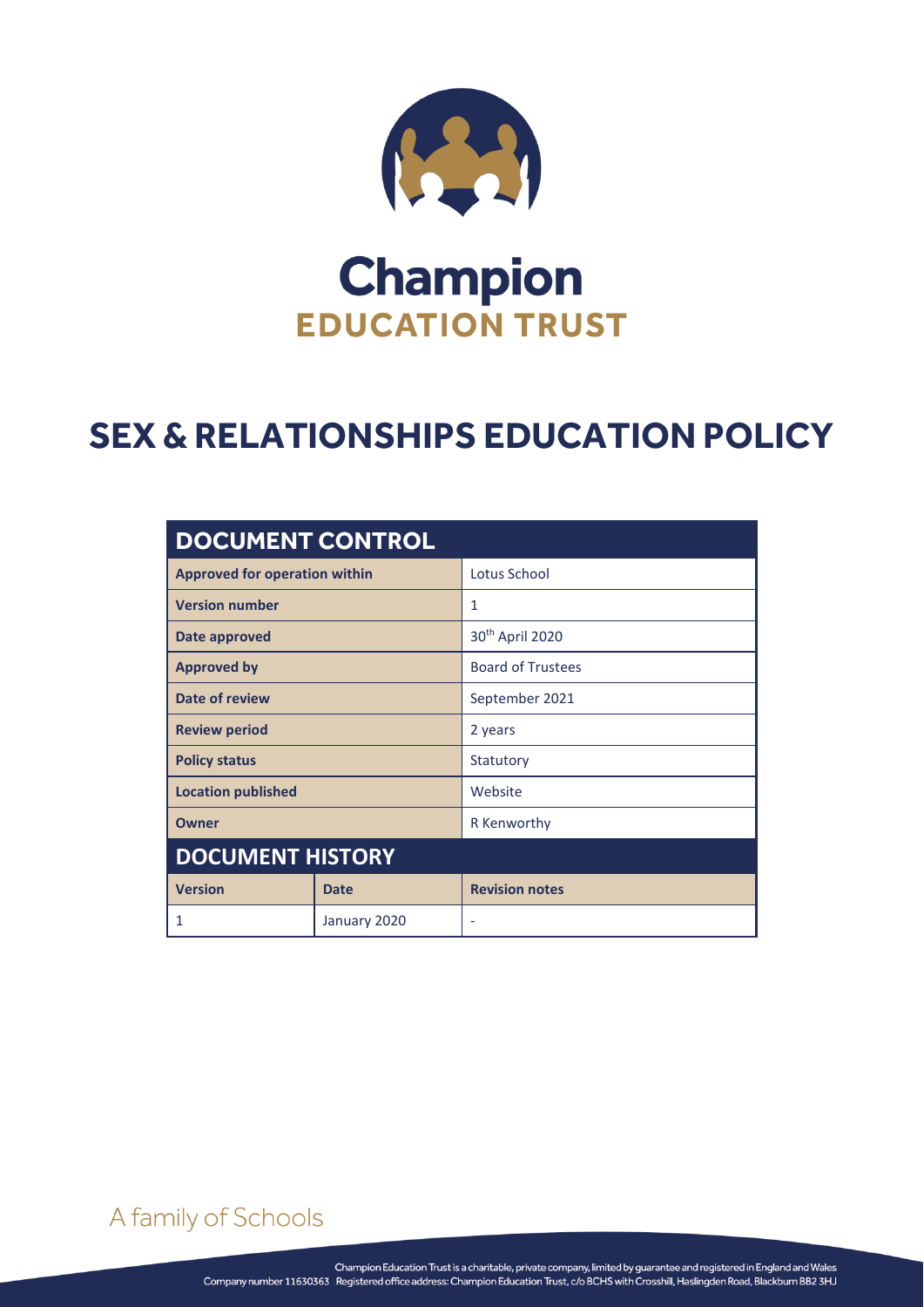# **SEX & RELATIONSHIPS EDUCATION POLICY**

# **CONTENTS**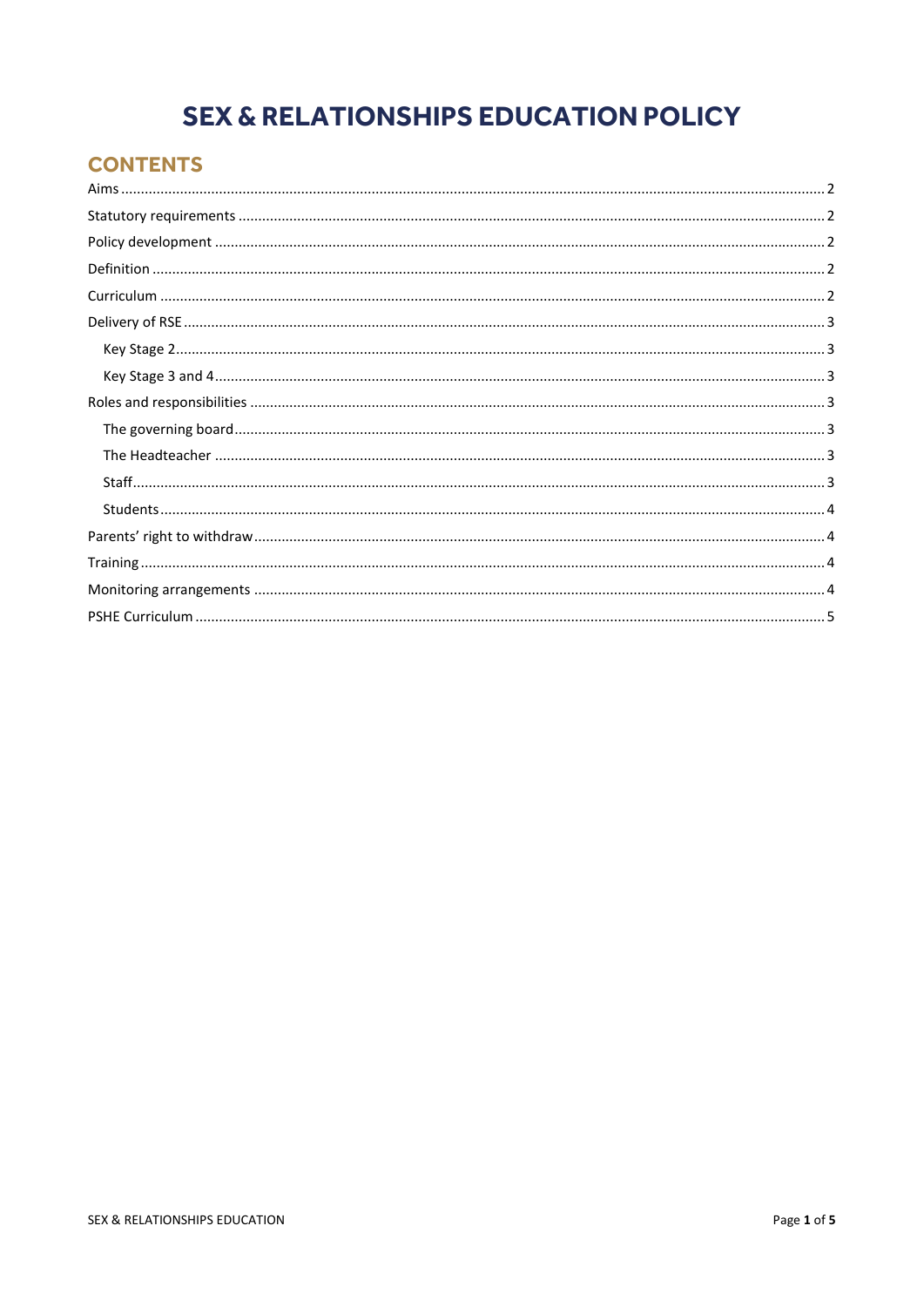# **SEX & RELATIONSHIPS EDUCATION POLICY**

# <span id="page-2-0"></span>**AIMS**

The aims of relationships and sex education (RSE) at our school are to:

- Provide a framework in which sensitive discussions can take place
- Prepare students for puberty, and give them an understanding of sexual development and the importance of health and hygiene
- Help students develop feelings of self-respect, confidence and empathy
- Create a positive culture around issues of sexuality and relationships
- Teach students the correct vocabulary to describe themselves and their bodies

# <span id="page-2-1"></span>**STATUTORY REQUIREMENTS**

As a secondary academy school we must provide RSE to all students as per section 34 of the Children and Social work [act 2017.](http://www.legislation.gov.uk/ukpga/2017/16/section/34/enacted)

In teaching RSE, we are required by our funding agreements to have regard t[o guidance](https://www.gov.uk/government/consultations/relationships-and-sex-education-and-health-education) issued by the secretary of state as outlined in section 403 of the **Education Act 1996.** 

At Lotus we teach RSE as set out in this policy.

You should also refer to your funding agreement and articles of association for further information.

# <span id="page-2-2"></span>**POLICY DEVELOPMENT**

This policy has been developed in consultation with staff, and governors and will be updated accordingly when students' views have been sought once the school opens in September 2020. The consultation and policy development process involved the following steps:

- 1) Review a member of staff or working group pulled together all relevant information including relevant national and local guidance and consulted with Governors
- 2) Staff consultation staff were given the opportunity to look at the policy and make recommendations
- 3) Student consultation we investigated what exactly students want from their RSE
- 4) Ratification once amendments were made, the policy was updated and is placed on our school website

### <span id="page-2-3"></span>**DEFINITION**

RSE is about the emotional, social and cultural development of students, and involves learning about relationships, sexual health, sexuality, healthy lifestyles, diversity and personal identity.

RSE involves a combination of sharing information, and exploring issues and values.

RSE is not about the promotion of sexual activity.

### <span id="page-2-4"></span>**CURRICULUM**

Our curriculum is set out as per Appendix 1 but we may need to adapt it as and when necessary.

We have developed the curriculum taking into account the age, needs and feelings of students. If students ask questions outside the scope of this policy, teachers will respond in an appropriate manner so they are fully informed and don't seek answers online.

Primary sex education will focus on preparing boys and girls for the changes that adolescence brings.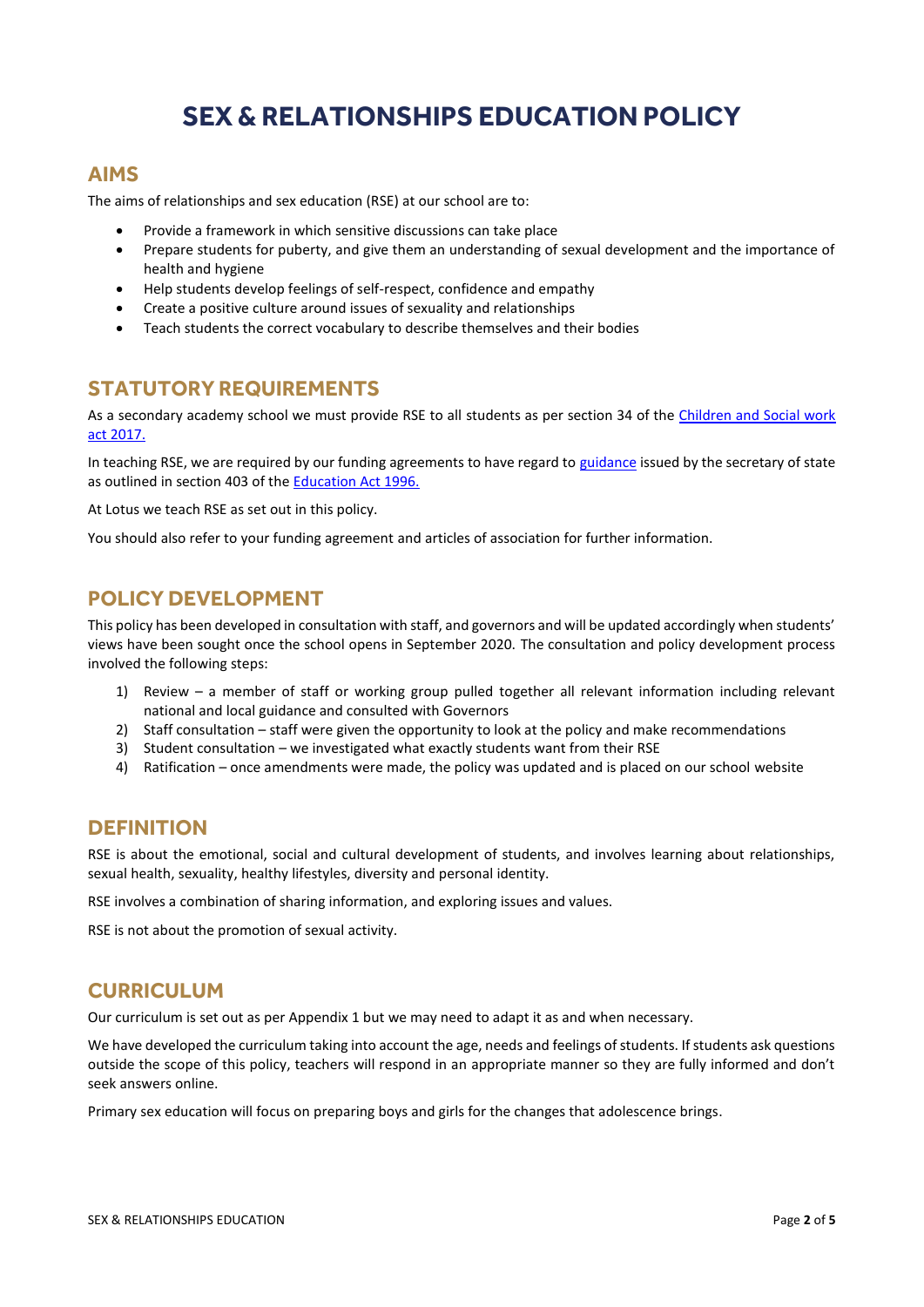# <span id="page-3-0"></span>**DELIVERY OF RSE**

RSE is taught within the personal, social, health and economic (PSHE) education curriculum. Biological aspects of RSE are taught within the science curriculum, and other aspects are included in religious education (RE).

Students also receive stand-alone sex education sessions delivered by a trained health professional.

#### <span id="page-3-1"></span>Key Stage 2

At Key Stage 2 Relationships education focuses on teaching the fundamental building blocks and characteristics of positive relationships including:

- Families and people who care for me
- Caring friendships
- Respectful relationships
- Online relationships
- Being safe

#### <span id="page-3-2"></span>Key Stage 3 and 4

At Key Stage 3 and 4 RSE also focuses on giving young people the information they need to help them develop healthy, nurturing relationships of all kinds including:

- **•** Families
- Respectful relationships, including friendships
- Online and media
- Being safe
- Intimate and sexual relationships, including sexual health

These areas of learning are taught within the context of family life taking care to ensure that there is no stigmatisation of children based on their home circumstances (families can include single parent families, LGBT parents, families headed by grandparents, adoptive parents, foster parents/carers amongst other structures) along with reflecting sensitively that some children may have a different structure of support around them (for example: looked after children or young carers).

# <span id="page-3-3"></span>**ROLES AND RESPONSIBILITIES**

#### <span id="page-3-4"></span>The governing board

The governing board will approve the RSE policy, and hold the Headteacher to account for its implementation.

#### <span id="page-3-5"></span>The Headteacher

The Headteacher is responsible for ensuring that RSE is taught consistently across the school, and for managing requests to withdraw students from non-statutory components of RSE (see section 8).

#### <span id="page-3-6"></span>**Staff**

Staff are responsible for:

- Delivering RSE in a sensitive way
- Modelling positive attitudes to RSE
- Monitoring progress
- Responding to the needs of individual students
- Responding appropriately to students whose parents wish them to be withdrawn from the non-statutory components of RSE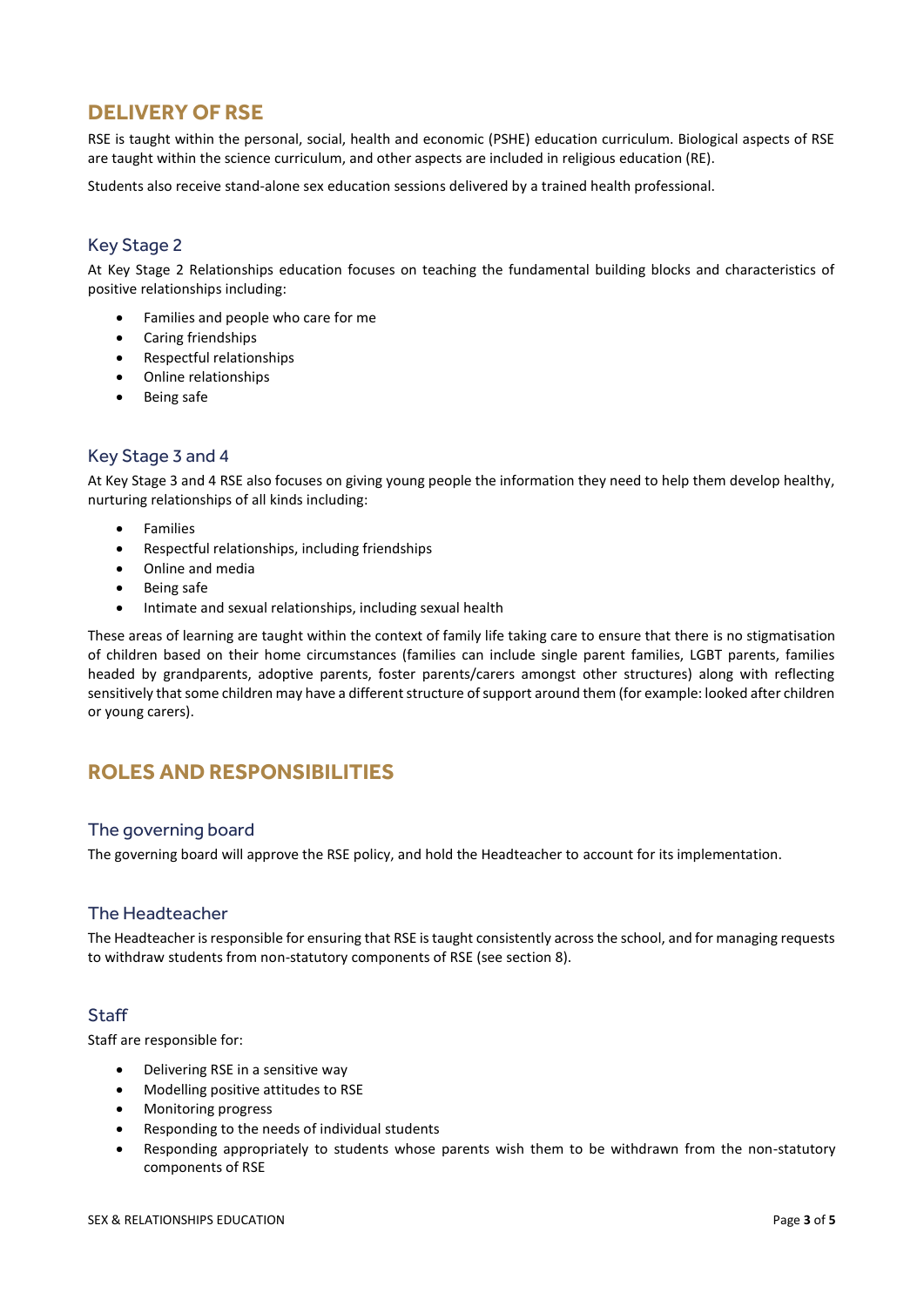Staff do not have the right to opt out of teaching RSE. Staff who have concerns about teaching RSE are encouraged to discuss this with the Headteacher.

All teaching and support staff will be responsible for delivering RSE through the curriculum and via dedicated PHSE sessions.

#### <span id="page-4-0"></span>**Students**

Students are expected to engage fully in RSE and, when discussing issues related to RSE, treat others with respect and sensitivity.

# <span id="page-4-1"></span>**PARENTS' RIGHT TO WITHDRAW**

Parents do not have the right to withdraw their children from relationships education.

Requests for withdrawal should be put in writing using the form found in Appendix 3 of this policy and addressed to the Headteacher.

Parents also have the right to withdraw their children from the non-statutory components of sex education within RSE up to and until 3 terms before the child turns 16. After this point, if the child wishes to receive sex education rather than being withdrawn, the school will arrange this.

Requests for withdrawal should be put in writing using the form found in Appendix 3 of this policy and addressed to the Headteacher.

A copy of withdrawal requests will be placed in the student's educational record. The Headteacher will discuss the request with parents and take appropriate action.

Alternative work will be given to students who are withdrawn from sex education.

# <span id="page-4-2"></span>**TRAINING**

Staff are trained on the delivery of RSE as part of their induction and it is included in our continuing professional development calendar.

The Headteacher will also invite visitors from outside the school, such as school nurses or sexual health professionals, to provide support and training to staff teaching RSE.

# <span id="page-4-3"></span>**MONITORING ARRANGEMENTS**

The delivery of RSE is monitored by the Headteacher through:

- Curriculum planning monitoring, learning walks, student voice and staff voice
- Students' development in RSE is monitored by class teachers as part of our internal assessment systems.